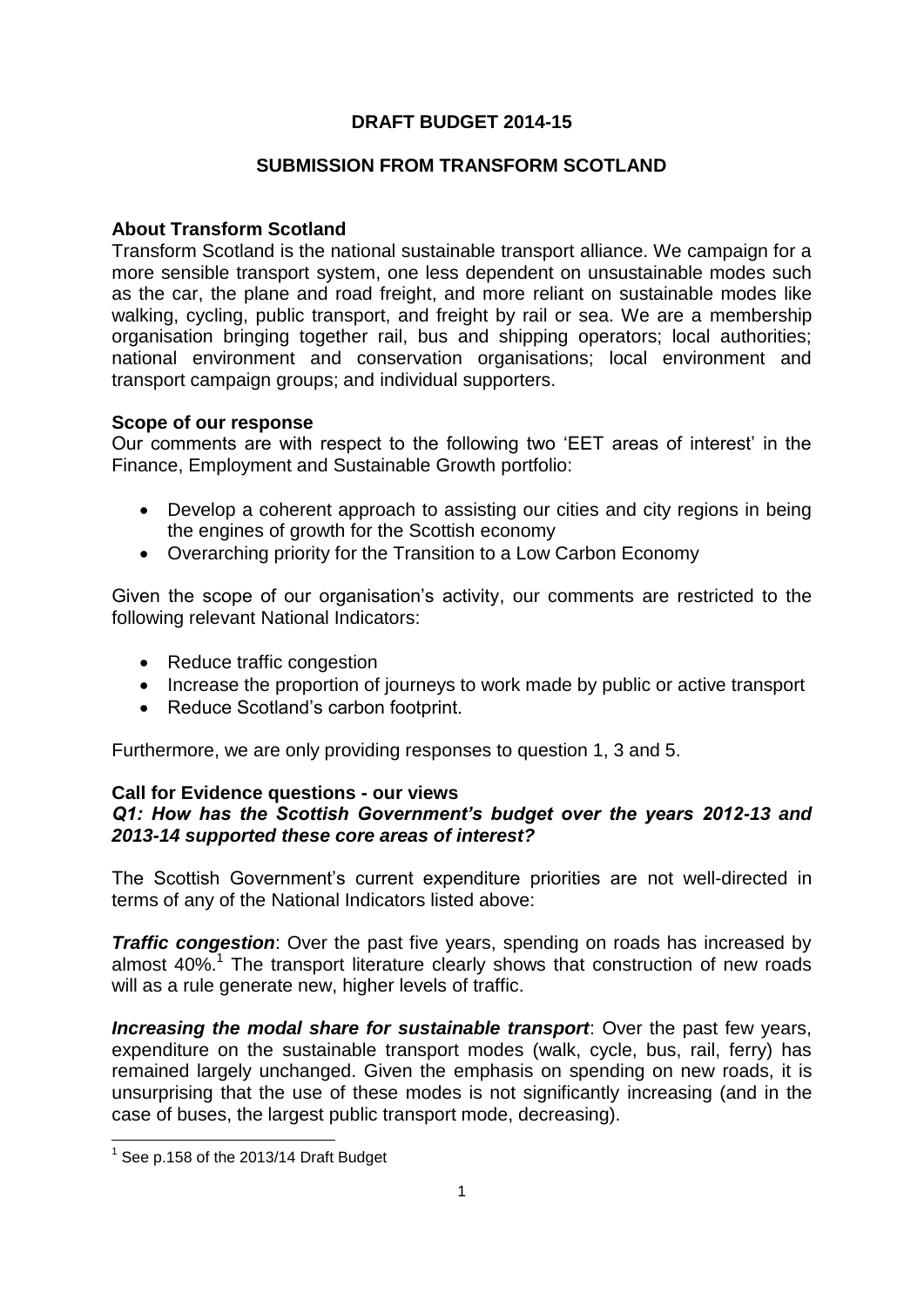*Reducing climate emissions*: The Government has missed its first two annual targets under the Climate Change (Scotland) Act 2009. Transport is a significant contributor to climate emissions, being the second largest sector for emissions.

## *Q3: Is the NPF an effective method of measuring performance and are sufficient resources being allocated to track progress against the targets and indicators?*

We welcome the approach taken by the NPF because we believe in identifying desired outcomes as a way of focussing activity. The NPF therefore *should* have a significant impact on the spending decisions if truly applied. However, this will require a shift in priorities relating to infrastructure and transport issues. To take one example, the National Indicator 'Reduce traffic congestion' leads to the identification of several measures that could help achieve this, such as traffic management by road pricing and/or increased expenditure on public transport networks that have been proven to be successful in achieving modal shift from private to public transport. Yet this is not seen in practice - which raises the question as to how effectively the NPF is being used in practice to guide investment decisions.

## *Q5: What alternative spend would you propose to better support each core area of interest and from what area should such resources be diverted?*

The Scottish Government's transport policy focus on large-scale transport infrastructure projects is misdirected in as much as the beneficiaries of the contracts that the Scottish Government as a result lets are very often *not based in Scotland*. The road-building elements of the Scottish Government expenditure plans are certainly counterproductive in terms of the three relevant National Indicators highlighted above.

We believe that the Scottish Government's approach should focus public expenditure on assisting investment by small-scale, local, Scottish companies and public bodies:

**Making road maintenance rather than road-building the focus of the Government's roads policy would have a greater impact in supporting Scottish companies and public bodies**. We are not convinced by the case the Scottish Government presents regarding the benefit to the construction industry - or, rather, the benefit to the *Scottish* construction industry - of the focus on infrastructure 'mega-projects'. We note that *none* of the four companies that comprise the consortium for construction of the unnecessary and unsustainable 'Forth Replacement Crossing' project - Scotland's largest construction project - are headquartered in Scotland. Three of these companies are foreign (Dragados (Spanish), Hochtief (German) and American Bridge International (US)) whilst the fourth (Morrison Construction) is a division of an English company (Galliford Try). Should the Scottish construction industry require financial stimulus from the Scottish Government then this would be better served by the prioritisation of capital expenditure more likely to be recouped by Scottish companies rather than by companies headquartered outwith Scotland. There has been a continuing failure by Scottish Government administrations to tackle the widely-acknowledged road